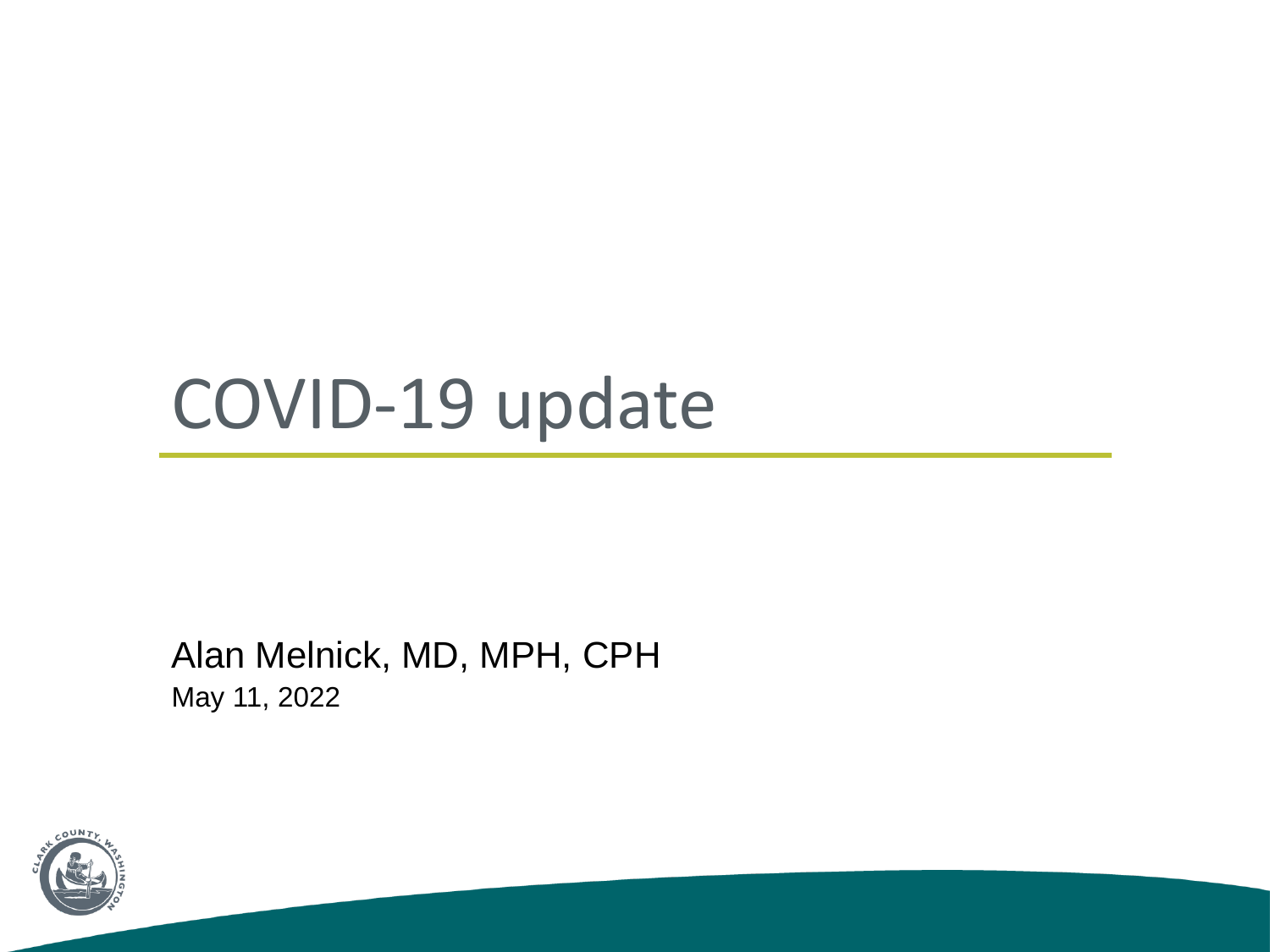#### Washington COVID-19 activity

- Statewide COVID-19 case and hospitalization rates are increasing.
	- 7-day case rate through April 30 is 175.7 cases per 100,000 people.
		- One month ago, it was 55.1 per 100,000.
	- 7-day hospitalization rate through April 30 is 4.2 admissions per 100,000.
		- One month ago, it was 2.2 per 100,000.



#### 7-DAY CASE RATE PER 100,000 POPULATION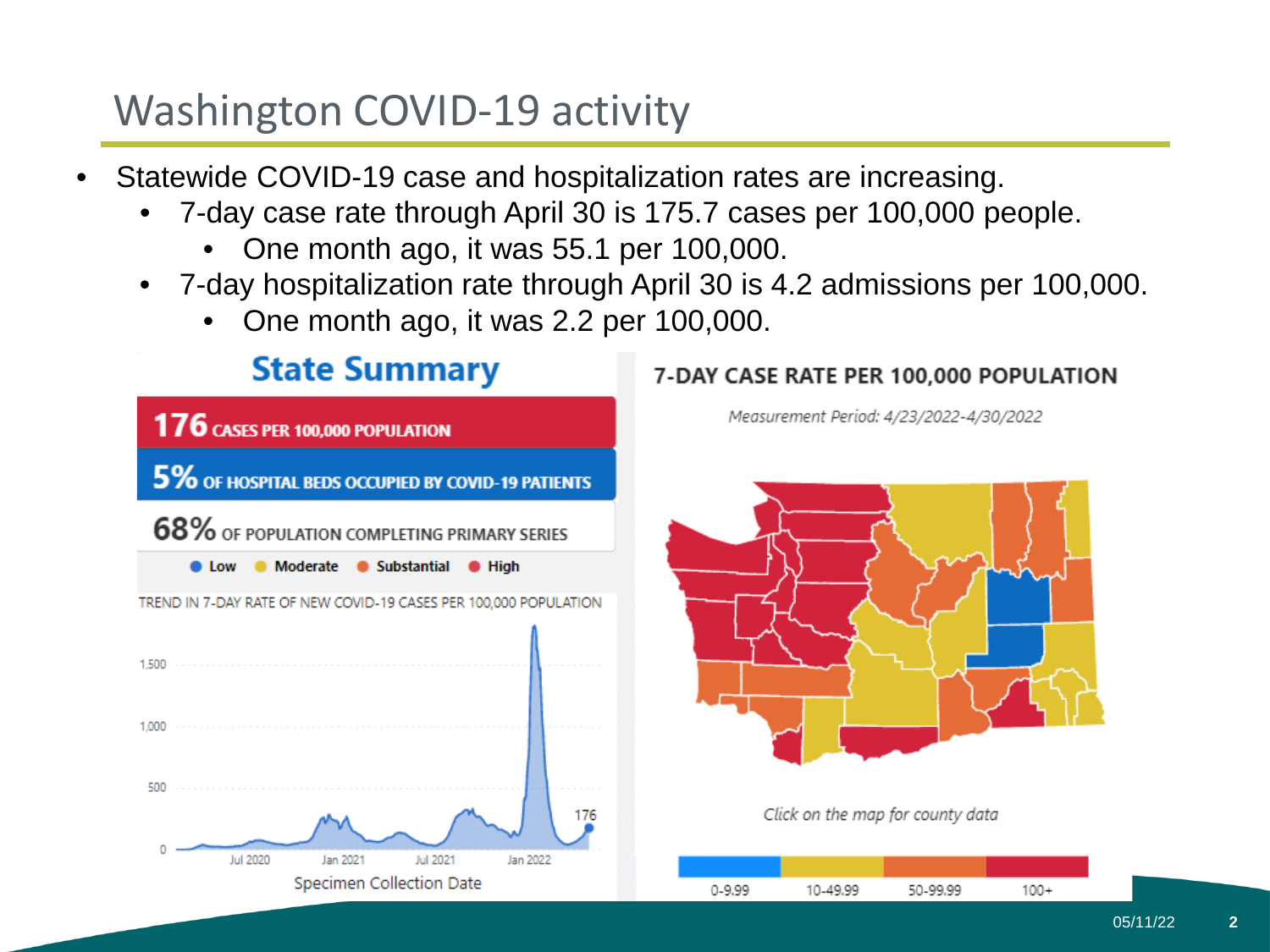#### Washington COVID-19 activity

- The statewide reproductive number, which tells us the average number of new people that one person with COVID-19 infects, is up to 1.8.
	- During the omicron peak, the reproductive number reached 2.16.
	- To reduce cases and hospitalizations, the reproductive number needs to be well below 1 for a sustained period of time.

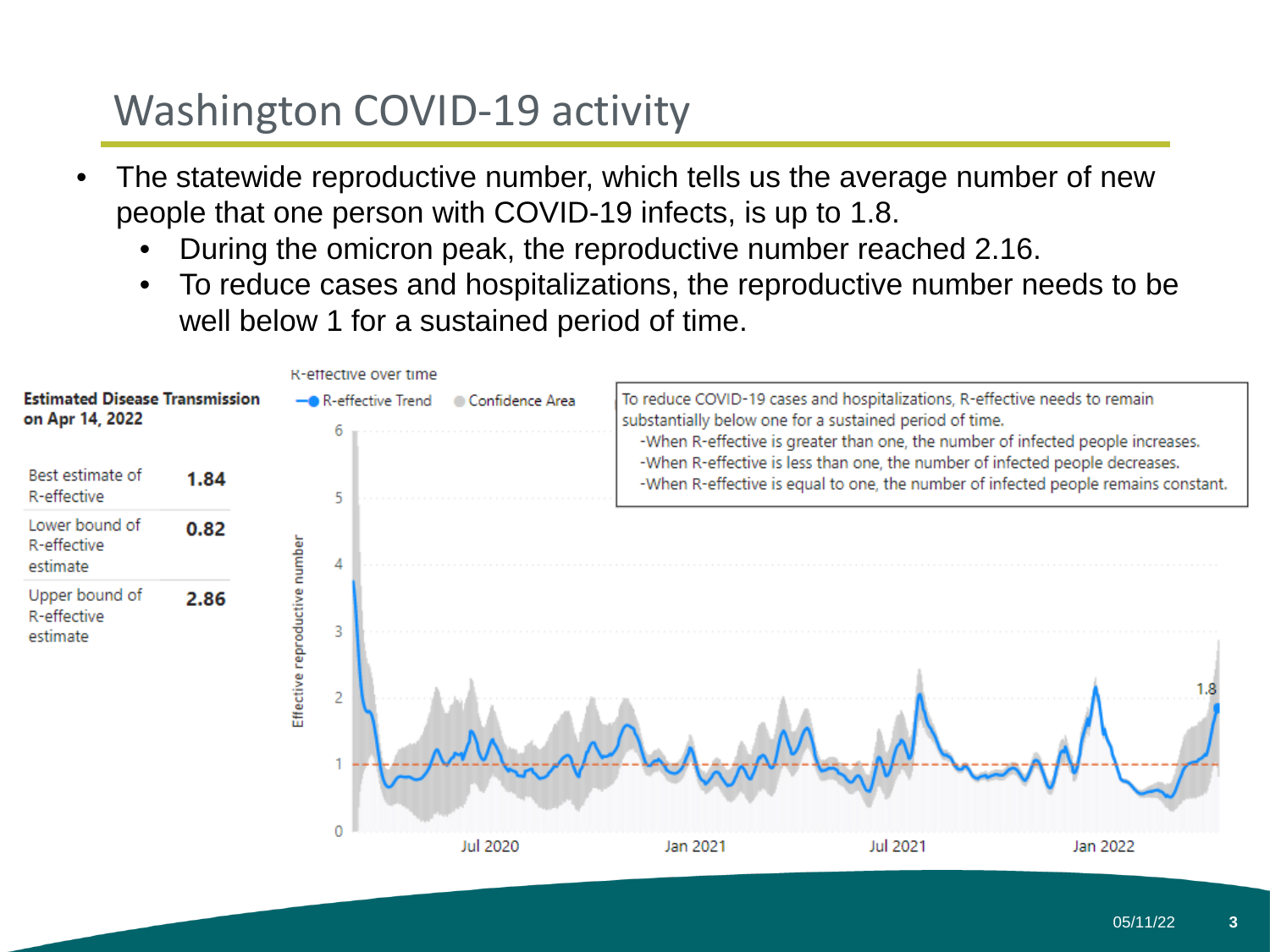#### Clark County COVID-19 activity

- Clark County COVID-19 case and hospitalization rates are increasing.
	- 7-day case rate through April 30 is 145.6 cases per 100,000 people.
		- One month ago, it was 23.8 per 100,000.
	- 7-day hospitalization rate through April 30 is 5.2 admissions per 100,000.
		- One month ago, it was 1.4 per 100,000.
	- About 9% of hospital beds are occupied by COVID-19 patients.
		- One month ago, it was about 5%.

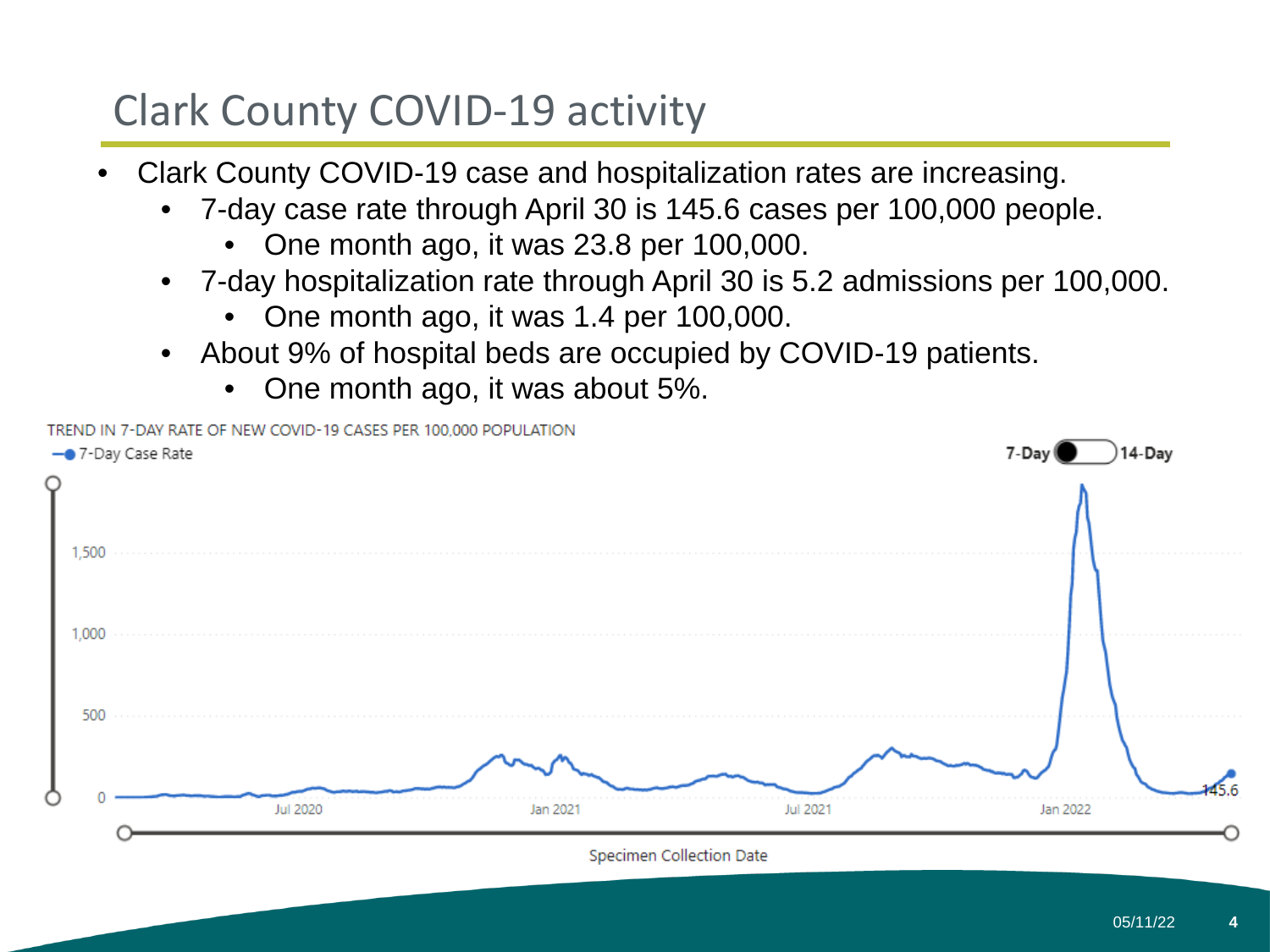#### Rates by vaccination status

- State DOH calculates case, hospitalization and death rates by vaccination status using the most recent complete data available.
	- Most recent [report](https://doh.wa.gov/sites/default/files/2022-02/421-010-CasesInNotFullyVaccinated.pdf) was issued May 4.
- Report compares rates for those who are unvaccinated, partially vaccinated and completed the primary vaccine series.
	- Future reports will include data on boosters.
- Data has consistently shown that case, hospitalization and death rates among all age groups are highest among people who are unvaccinated.

| Age group           | Case rates<br>(March 30-April 26) | <b>Hospitalization rate</b><br>$ $ (March 23-April 19) |
|---------------------|-----------------------------------|--------------------------------------------------------|
| $12-34$ years       | 1.5 times higher in unvaccinated  | 4 times higher in unvaccinated                         |
| $35-64$ years       | 1.8 times higher in unvaccinated  | 4.4 times higher in unvaccinated                       |
| $65 + \text{years}$ | 2.7 times higher in unvaccinated  | 3.4 times higher in unvaccinated                       |

• COVID-19 death rate among people 65 years and older is **4.6 times higher**  in the unvaccinated population (March 9-April 5).

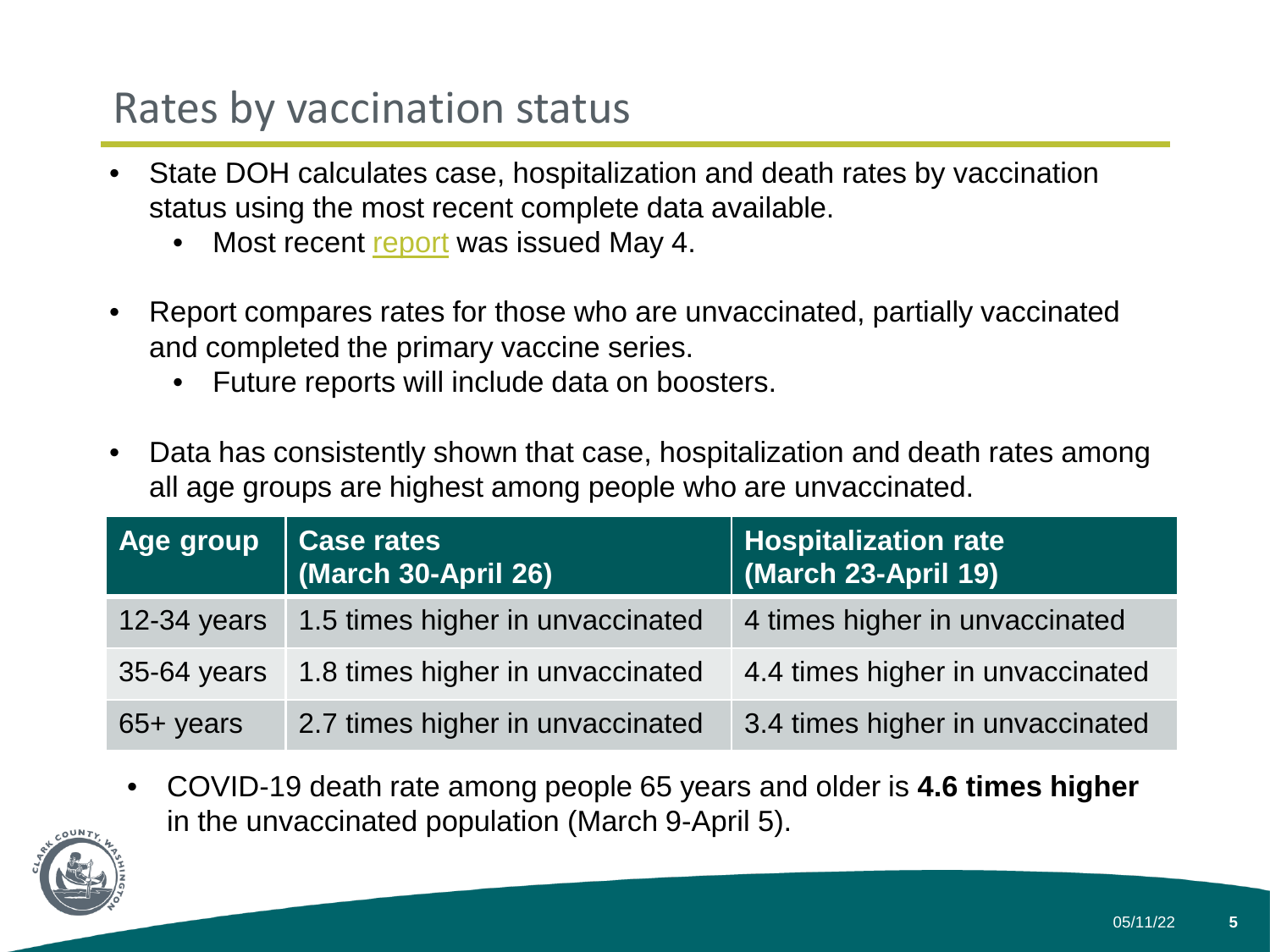#### BA.2

- We are keeping an eye on the omicron BA.2 subvariant, which is causing case numbers to increase across the US.
- BA.2 accounts for most COVID-19 cases in the US, according to [CDC](https://covid.cdc.gov/covid-data-tracker/?CDC_AA_refVal=https%3A%2F%2Fwww.cdc.gov%2Fcoronavirus%2F2019-ncov%2Fcases-updates%2Fvariant-proportions.html#variant-proportions).
	- For the week ending April 30, BA.2 accounted for 98% of cases.
		- The new sublineage BA.2.12.1 accounted for 37% of those cases
	- The previous week, BA.2 accounted for 97% of cases, of which 27% was BA 2 12 1
- BA.2 also accounts for most cases in Washington, according to [state DOH.](https://doh.wa.gov/sites/default/files/2022-02/420-316-SequencingAndVariantsReport.pdf?uid=6262f90b294c3)
	- For the week ending April 23, BA.2 accounted for 99% of cases, of which 4% was BA 2 12 1.
	- Sequencing data is preliminary and may change.

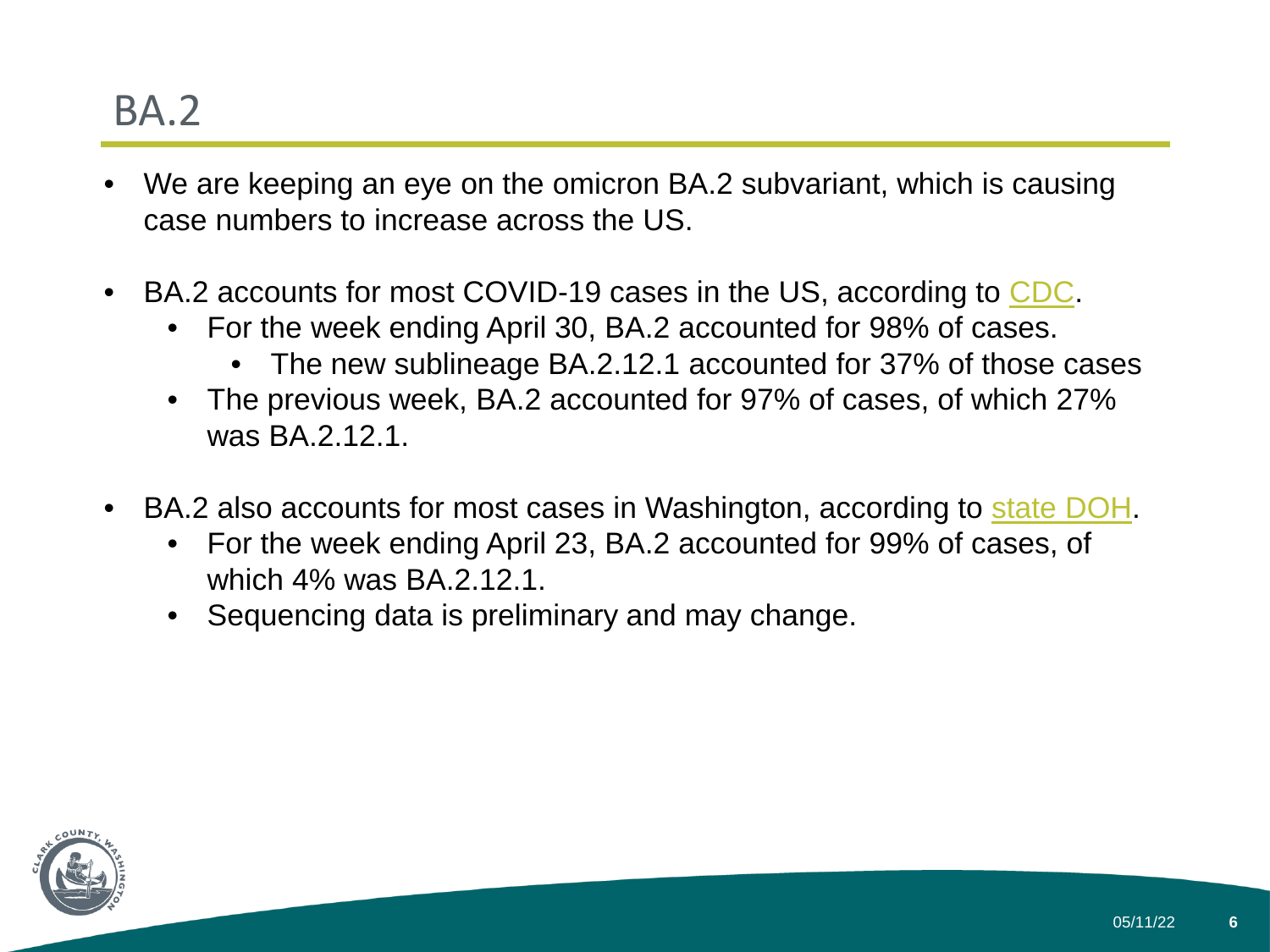# Influenza update

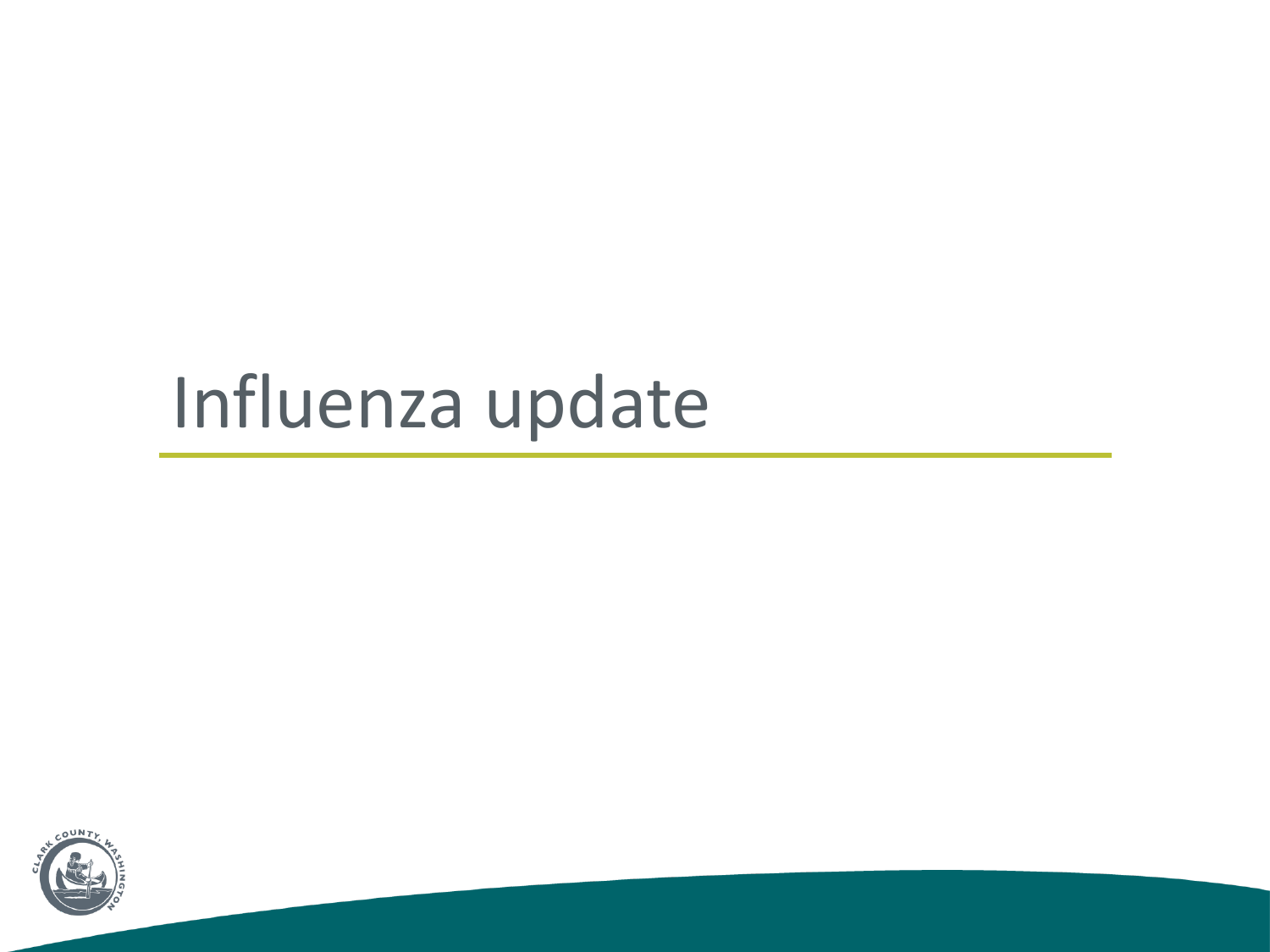#### Washington influenza activity

- Washington Department of Health reports increasing flu activity during the most recent week of data (April 24-30).
- 4.1% of influenza tests were positive during the most recent week, up from 3% one month earlier.
	- Influenza A is the predominant strain.
- 2.6% of outpatient visits were for influenza-like illness during the most recent week, above the baseline of 1.8%.
	- That's up from 1.6% one month ago.
	- Influenza-like illness is defined as fever (100 degrees or higher) plus a cough and/or sore throat.
- 13 lab-confirmed influenza deaths reported so far this flu season.
	- 12 deaths in people 65+ years, 1 death 50-64 years old